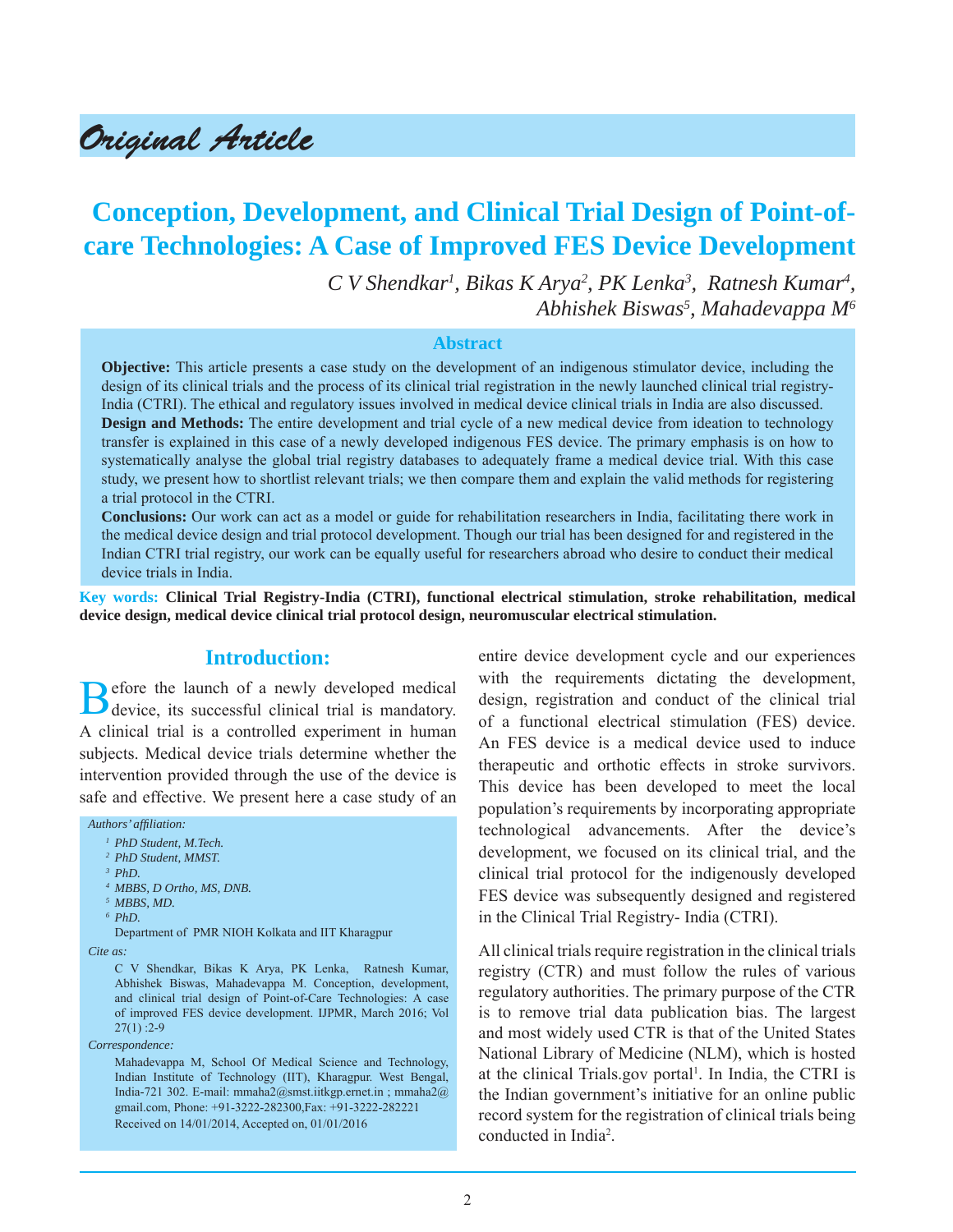A new medical device should go through the developmental phases of identifying the users' requirements, technical design, fabrication, clinical trial design, conducting the clinical trial, and ultimately, technology transfer. For successful technology transfer to occur, not only correctly identifying the users' needs but also adopting an integrated development platform and validating the device by a well-designed clinical trial is most important. There is a lack of research articles or case studies that explain in a systematic manner how to proceed in designing and registering a new device in trial registries. For example, in India since June 15, 2009, the government has made it mandatory to register a clinical trial involving human participants; since then, a total of 4379 clinical trials have been registered in the CTRI, but case studies on device clinical trial design, trial registration and regulatory aspects are lacking. Also, there are no articles or case studies to teach international researchers about the device trial procedure and the Indian regulatory environment concerning medical devices.

This article presents the entire device development process from the ideation stage to the trial's design and its registration in a manner that will help new device developers to align their work with industries' requirements for technology transfers. In our device trial design case study, we present a systematic approach towards a robust trial design for a new device by using information from an existing trial registry. The trial protocol and trial registration process presented in this paper will be useful to researchers focusing on new device trial design.

## **Materials and Methods and Results:**

In this section, we discuss the background work needed for a clinical trial of any point-of-care technology. The content of this section will become clearer to the reader later on during consideration of the FES case study that is described as an example. The entire process can be divided into four main tasks i.e, (I) Need identification and conception; (II) development and testing of proposed device; (III) trial of device developed after relevant approval and regulatory consideration; (IV) technology transfer issues. We have intentionally focused on the first 3 tasks, as we are in the final phase of the trial and data analysis currently being conducted. However, that final task is presented in this paper as a future work. An overview of the entire processes involved is briefly illustrated in Fig1.



**Fig 1- Conception, Development, and Clinical Trial of Point-of-care Technologies: A Case of Improved FES Device Development for the Indian Population**

#### **A. TASK 1: Need Identifi cation and Conception**

The annual incidence of stroke in India amounts to nearly 1 million cases per annum<sup>3</sup>. In this context, the work of our colleagues<sup>4</sup> was significant for us, as their study conducted a preliminary observational study, workflow analysis of stroke care and discussion/ feedback from various stakeholders (from patient, caretakers, health workers, etc) and recommended a tele-medical solution, computerised decision support and rehabilitation technologies to improve stroke care in the present Indian scenario. Rehabilitation services are not readily available to the majority of the population in India5,6. Our intention to work on stroke rehabilitation has the potential to benefit a large population. In our independent analysis, after discussions with clinicians at the National Institute of Orthopaedically Handicapped (NIOH) at Kolkata, we found that very limited options (like conventional physiotherapy) are available for the rehabilitation of stroke survivors in India. The recent literature on advances in stroke rehabilitation and the National Health Science (NHS-UK) guidelines on neurological disorders recommend the use of FES in correcting the problem of foot drop7 . The operating cost is the most important determinant for this rehabilitation technology from the perspective of the population of developing countries. Therefore, we focused our research on the development of an indigenous low-cost FES device.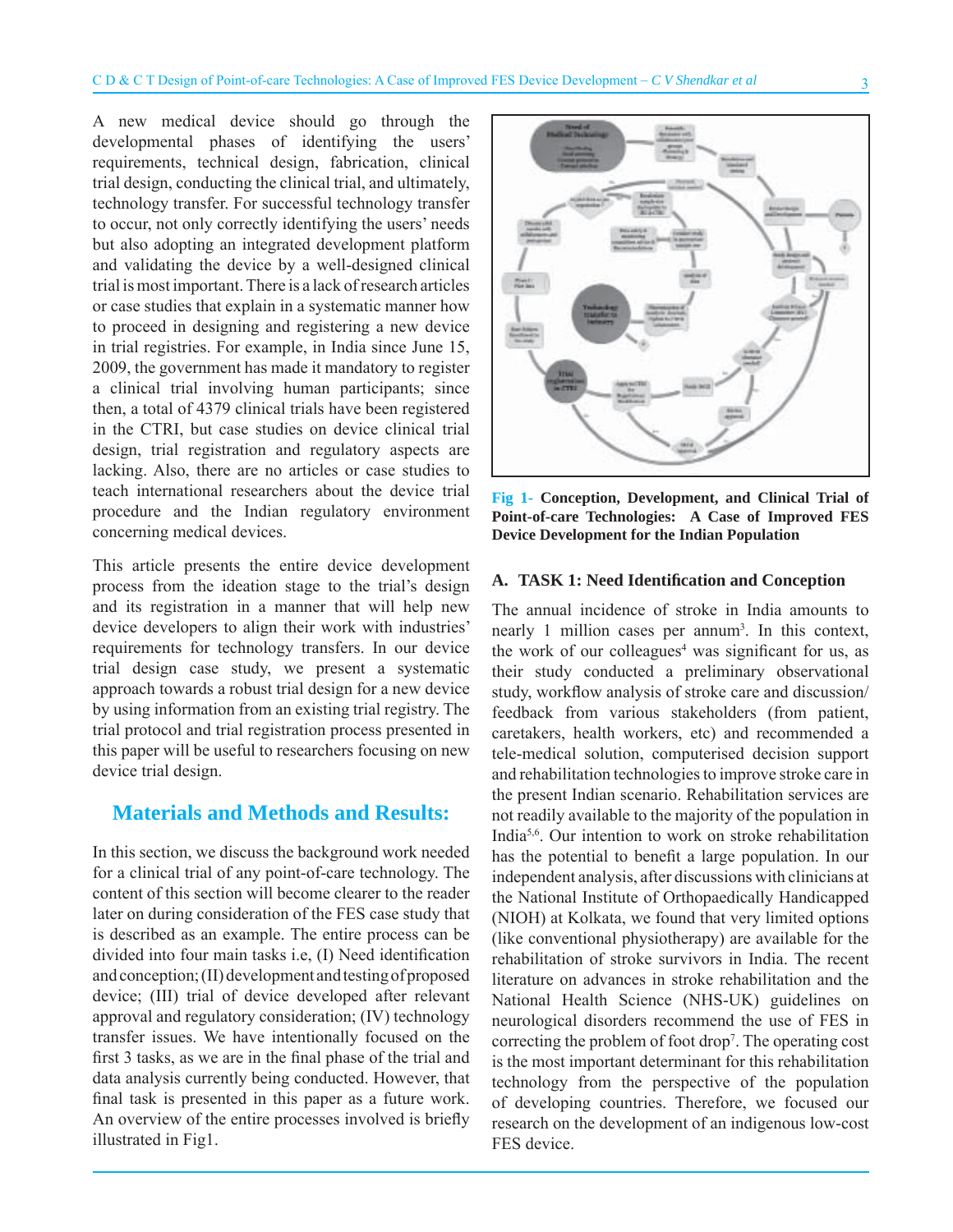| ςυν                  |                                                                |                                                |  |  |  |
|----------------------|----------------------------------------------------------------|------------------------------------------------|--|--|--|
| Sr<br>N <sub>0</sub> | <b>Clinical Trial Registry - In-</b><br>dia (CTRI) Descriptors | <b>Clinicaltrial.gov</b><br><b>Descriptors</b> |  |  |  |
| $\mathbf{1}$         | <b>CTRI</b> number<br>NCT number                               |                                                |  |  |  |
| $\overline{2}$       | Last modified on                                               | Last updated date                              |  |  |  |
| 3                    | Type of study<br>Study type                                    |                                                |  |  |  |
| $\overline{4}$       | Type of trial                                                  | Study design                                   |  |  |  |
| 5                    | Study design                                                   |                                                |  |  |  |
| 6                    | Public title                                                   | <b>Brief</b> title                             |  |  |  |
| 7                    | Measure scientific title<br>Official title                     |                                                |  |  |  |
| 8                    | <b>Secondary IDs</b><br>Other study ID numbers                 |                                                |  |  |  |
| 9                    | Investigators<br>Principal investigators name<br>and address.  |                                                |  |  |  |
| 10                   | Contact person for scientific<br>query                         | Contacts                                       |  |  |  |
| 11                   | Contact person for public<br>query                             |                                                |  |  |  |
| 12                   | Sources of monetary support                                    |                                                |  |  |  |
| 13                   | Primary sponsor                                                | <b>Sponsors</b>                                |  |  |  |
| 14                   | Secondary sponsor                                              | Collaborators                                  |  |  |  |
| 15                   | Detailed description countries<br>of recruitment               | Location countries                             |  |  |  |
| 16                   | Ethical Committee details and<br>ethical approval status       | Responsible party                              |  |  |  |
| 17                   | Regulatory clearance from<br>DCGL                              | Data monitoring com-<br>mittee                 |  |  |  |
| 18                   | Condition<br>Health condition/ Problem<br>study                |                                                |  |  |  |
| 19                   | Intervention/Comparator agent<br>Intervention                  |                                                |  |  |  |
| 20                   | Comparator agent                                               | Study arms                                     |  |  |  |
| 21                   | Inclusion criteria<br>Inclusion criteria                       |                                                |  |  |  |
| 22                   | Exclusion criteria<br>Exclusion criteria                       |                                                |  |  |  |
| 23                   | Random sequence generating<br>method<br>.                      |                                                |  |  |  |
| 24                   | Publications method of con-<br>.<br>cealment                   |                                                |  |  |  |
| 25                   | <b>Blinding or masking</b>                                     | .                                              |  |  |  |
| 26                   | Primary outcomes                                               | Current/Original prima-<br>ry outcome measures |  |  |  |
| 27                   | Secondary outcomes<br>Current /Original sec-<br>ondary outcome |                                                |  |  |  |
| 28                   | Target sample size                                             | <b>Estimated enrolment</b>                     |  |  |  |
| 29                   | Phase of trial                                                 | Study phase                                    |  |  |  |
| 30                   | Date of first enrolment                                        | Start date                                     |  |  |  |
| 31                   | Estimated duration of trial                                    | Estimated primary<br>completion date           |  |  |  |
| 32                   | Recruitment status of trial                                    | Recruitment status                             |  |  |  |
| 33                   | <b>Brief</b> summary                                           | <b>Brief</b> summary                           |  |  |  |
| 34                   | References<br>Publications                                     |                                                |  |  |  |

**Table 1:** *Comparison of Fields in CTRI and Shift Clinicaltrial. gov*

Before starting, we performed a preliminary search of the regulatory requirements, related patents and available products on the market to direct ourselves

towards a potential need-based feasible conception of device design. We searched Indian patents using the freely available iPairs (Indian Patent Information Retrieval System)<sup>8</sup>. The search yielded only 5 results for stimulator devices, and none of them were used for stroke survivors' rehabilitation. A low-cost device meets the requirements of various stakeholders, such as the state department for rehabilitation and staterun orthopaedic and rehabilitation facilities. The FES appears to be a good fit for business models in industry, in view of its potential demand in the vast Indian market.

#### **B. TASK 2: Development and Testing of Proposed Device**

At this stage, we affirmed the need for an improved, low-cost, indigenous stroke rehabilitation device for correcting foot drop. After discussing the requirements with stakeholders and comparing the specifications of existing devices, we proposed the following modification in the design of a new FES device to make it more suitable for Indian patients.

(1) Using only one rotary knob for the adjustment of the most important stimulation parameters instead of sophisticated graphical user interface.

(2) The auto-adjustment of the stimulation parameters based on the electromyogram of the contralateral limb.

(3) In older age, locomotor activity is more important than the fine muscular activity of the hand<sup>9</sup>. Therefore, a low-cost single-channel foot drop stimulator design for foot drop correction was considered to be a priority over a multichannel hand-grasp stimulator.

(4) From the perspective of a developing countries' population, the primary issue in current FES technology is its high operating cost (the battery requires frequent replacement).

(5) Another important issue is the fatigue of the stimulated muscle that is produced by existing devices due to their charge unbalanced pulses.

We have attempted to resolve these issues in designing the FES device using DC-DC booster technology, which produces charge-balance waveforms, causes less muscle fatigue and consumes less power. We proposed a DC booster-based single-channel electromyogram (EMG) controlled FES design for better acceptance of the FES device for home-based care in the Indian population. Our goal was to prove the feasibility of the concept. Finally, the system requirement specifications (SRS) were listed to design the entire device (Fig 2). The details of the system design, circuit schematics, system simulation, components and assembly are reported elsewhere (under review). After the development of the device, we focused on the research question of whether this low-cost indigenous device was as efficacious as the other commercially available approved products.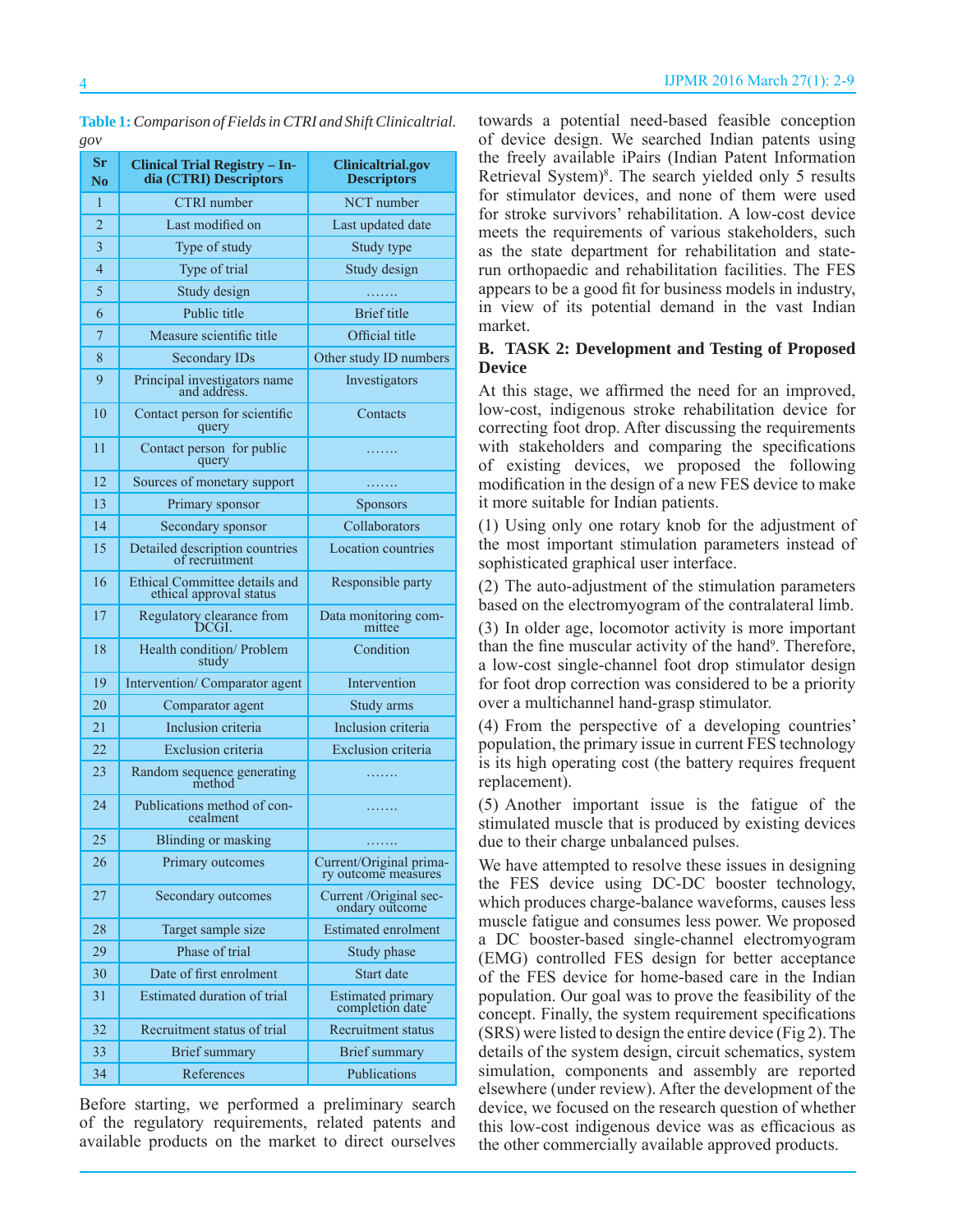**Table 2:** *Selected Features of Shortlisted Trial Found Relevant for Designing Our Trial Protocol*

| <b>Trial No</b>                                             | <b>Device</b><br><b>Used</b> | <b>Inclusion</b><br>criteria                                                                 | <b>Exclusion</b><br><b>Criteria</b>                                                            | <b>Study</b><br><b>Design</b> | Imp<br><b>Outcome</b><br>measures                                                                | <b>Intervention</b><br><b>Model</b><br><b>Study arms</b>                                                                   | <b>Relevant comment</b>                                                                                                                                   |
|-------------------------------------------------------------|------------------------------|----------------------------------------------------------------------------------------------|------------------------------------------------------------------------------------------------|-------------------------------|--------------------------------------------------------------------------------------------------|----------------------------------------------------------------------------------------------------------------------------|-----------------------------------------------------------------------------------------------------------------------------------------------------------|
| NCT01138995                                                 | NESS <sub>L</sub><br>300     | Age>18 yrs.,<br>inadequate<br>dorsiflexion/<br>limb<br>clearance                             | Used of any<br>FES device                                                                      | SB-RZ                         | 10 <sub>m</sub><br>walking,<br>Fall rate,<br><b>BBS</b>                                          | Crossover<br>assignment,<br>AFO vs. FES                                                                                    | Kinematic<br>parameters<br>measurements<br>used. multisite<br>study for 42 weeks<br>(long use)                                                            |
| NCT00148343                                                 | <b>ODFS</b>                  | $18 <$ Age<br>$< 80$ yrs.<br>Also<br>considers<br>those using<br><b>AFO</b>                  | Absent<br>sensation of<br>the affected<br>lower limb                                           | $B-RZ$                        | FMA, Gait<br>Analysis                                                                            | Parallel<br>assignment,<br>FES vs. AFO<br>for 12 weeks<br>only                                                             | Carry-over effect<br>investigated by 36<br>weeks follow-up                                                                                                |
| NCT01087957                                                 | Walk<br>Aide                 | $Age>18$ yrs.,<br>H/O stroke<br>$>6$ months.<br>initial gait<br>speed $\leq 0.8$<br>m/s      | Participation<br>in another<br>clinical<br>trial. life<br>expectancy<br>less than 12<br>months | NB-RZ                         | Increase<br>in gait<br>velocity,<br>adverse<br>events                                            | Parallel<br>assignment,<br>FES vs. AFO                                                                                     | Adverse event<br>studied                                                                                                                                  |
| NCT00552916                                                 | Compex<br>Motion             | Age>65 yrs.,<br>H/O stroke<br>$>12$ months                                                   | <b>Ability</b><br>to walk<br>more than<br>10 meters<br>during a two<br>minute walk             | SB-RZ                         | Improve-<br>ment of<br>walking<br>ability on a<br>two-minute<br>walk test                        | Parallel<br>assignment FES<br>vs. Sham                                                                                     | Dichotomous<br>outcome (i.e., yes/<br>no about walking<br>improvement) used                                                                               |
| NCT01257646                                                 | Gait<br>analysis             | 20 < Age<br><75, Ability<br>to walk 10<br>m with or<br>without a<br>cane                     | Patient is<br>not covered<br>by a social<br>security<br>system                                 | observa<br>tional<br>study    | Timing of<br>heel strike<br>(s)                                                                  | Recent stroke<br>group $($ >6<br>month), Old<br>stroke $(>1)$<br>year)                                                     | No FES, GAIT<br>analysis, and EMG<br>used                                                                                                                 |
| NCT00991406                                                 | <b>EMS</b><br>2000           | Age>18 yrs.,<br>physical<br>assistance<br>or other<br>assistive aid<br>allowed               | Ankle<br>plantar flexor<br>contraction                                                         | NB-NZ                         | Walking<br>stability and<br>speed                                                                | <b>Single Group</b><br>Assignment                                                                                          | Optimal patterns<br>of stimulation<br>investigated                                                                                                        |
| CTRI/2012/09/<br>003019 [Trial<br>registered by<br>Authors] | NIOH-<br>$\text{IIT v1.0}$   | $21 <$ Age<br>$<$ 65 vrs.,<br>unable to<br>achieve<br>normal heel<br>strike on<br>ambulation | Patients with<br>leg having<br>regional<br>disorder.<br>fracture or<br>dislocation             | NB-<br>NZ-<br>Multi<br>arm    | Ouantitative<br>Gait<br>Analysis,<br>sEMG<br>changes,<br>ROM,<br>FMA, MAS,<br>EEG. blood<br>flow | Multi-arm<br>assignment<br>with 2<br>comparators,<br>imported FES<br>vs. physiot<br>herapy vs.<br>indigenous<br><b>FES</b> | Device safety,<br>efficacy as compare<br>to existing device,<br>mechanism<br>underlying<br>improvement due to<br>FES by kinesiology<br>evaluation studied |

(Abbreviations: B- Blinded, NB- Non - blinded, RZ-Randomised, SB- Single blinded, AFO- Ankle foot orthothosis, FMA- Fugal Meyer assessment, MAS- Modified Ashworth scale, ROM- Range of motion, H/O- History of, sEMG-Surface electromyogram, EEG- Electroencephalogram, BBS- Berge balance score)

#### **Fig 2 - Overview of the Device Designed from SRS to Debugging and Testing**



#### **C. TASK 3: Device Trial Developed**

We realised that there were multiple questions regarding the regulation of medical device trials and clinical trials in India. In this section, we present a case study on how we designed the protocol for the clinical trial of our FES device and registered it in the CTRI.

Trial registration became mandatory because some researchers in the past had not published unfavourable trial results or had published only some of the results after modifying the pre-specified hypothesis. This creates publication bias and outcome reporting bias. The primary aim of CTR is to prevent this bias. CTR information is also useful to the others conducting trials or to ethics committees to learn how much research is already underway in a specific field. Nevertheless, the CTR is not responsible for the scientific quality of a trial.

#### **(I) Survey of standard medical journals and trials registered in CTR (Phase I)**

We used the Cochrane database of systematic reviews, the Cochrane Library<sup>10</sup>, and the guidelines of the National Health Service (NHS) on FES in the initial stage of protocol design to search for studies of similar devices. After a basic literature review, we searched numerous databases for published trials, including PubMed, using the appropriate key words related to electrical stimulation in stroke rehabilitation.

After searching the conventional literature in the initial phase, we moved to searching the trial registry databases. First, we used the specific medical condition and intervention to locate relevant trials in the 'ClinicalTrials.gov' registry. We used the WHO, CTRI, and clinicaltrial.gov to find registered trials. During the course of our search, we discovered that the fields used in the databases of the Indian registry differ from those of US or European databases. Some of these fields were specifically related to the hypothesis being tested, ethical clearance details, a summary and infrastructure availability, etc. Discrepancies between the fields used should be known to the protocol designer a priori. Table 1 shows the standard data field items for the  $CRT^{12}$ .

#### **(II) Selection of trials (Phase II)**

We tabulated the trials, listing registration number, title, condition (health type), study type, interventions, study design, and outcome measures. Trials that were relevant to our work were shortlisted on the basis of invasiveness (if the stimulator device used is invasive or non-invasive), trial type, intervention, health condition and comparator agent. We found that the results of a trial search heavily depend on the key words provided and the nomenclature used for interventions in the searched results.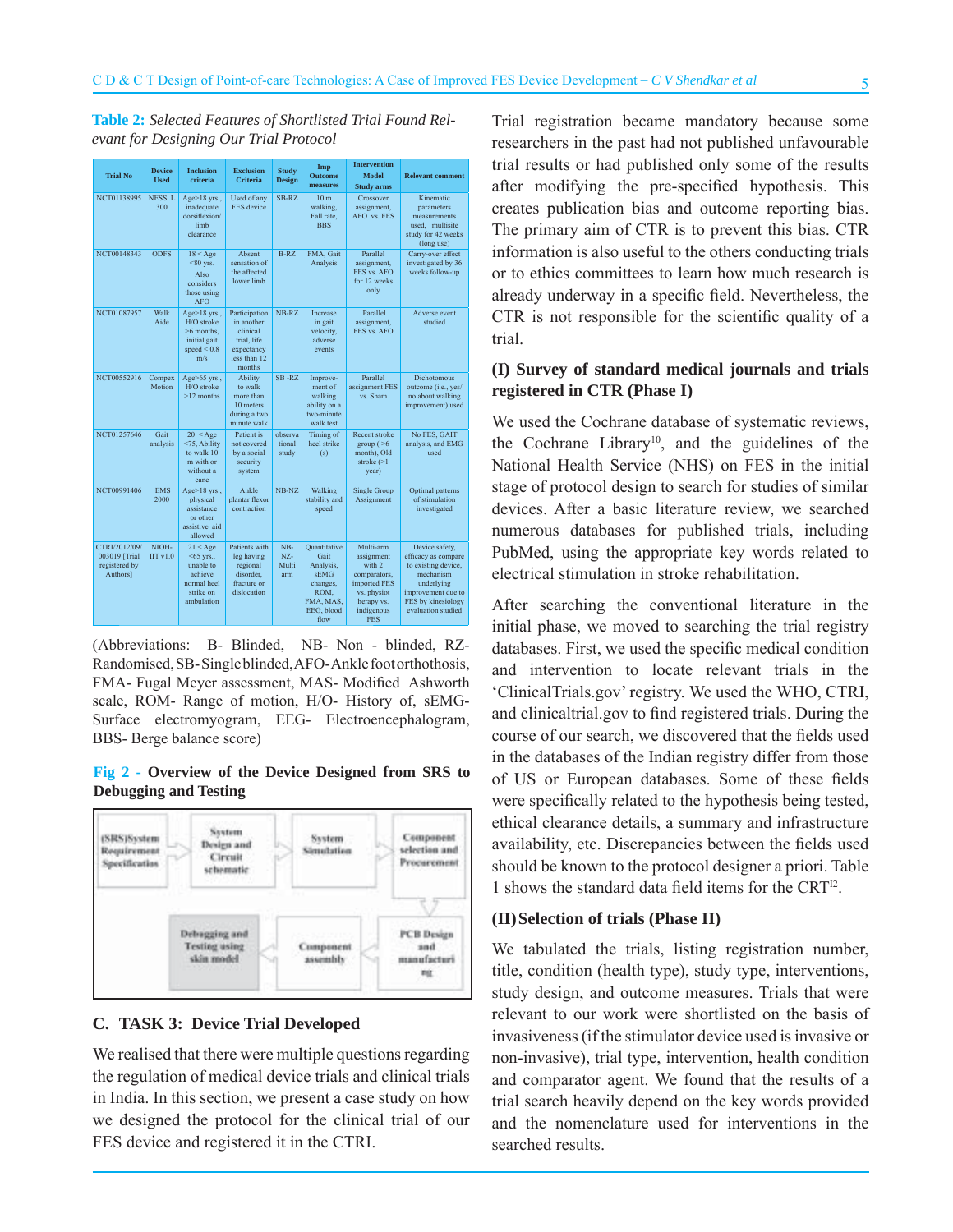



A sample draft provided by the CTRI website describes each field and its corresponding descriptor. We used this draft for structuring our clinical trial. As we had searched for all clinical trials related to FES irrespective of the country of origin, it was necessary to differentiate the fields of clinicaltrial.gov (USA) and the CTRI (India). We compared the study fields of the clinical trial registry of India with those of clinicaltrial.gov. We had selected 6 important fields from 20 clinicaltrial.gov fields and 34 CTRI fields, based on which we compared the shortlisted trials. These fields are the device used, inclusion criteria, exclusion criteria, study design, important outcome measures, intervention model and study arms, as shown in Table 2. This table does not fully depict all of the inclusion or exclusion criteria or other field details; rather, it gives only specific or important points and excludes the less important details.

• Summary of key findings from the shortlisted trials:

Most of the shortlisted clinical trials were specifically aimed at evaluating the efficacy of FES devices. An improvement in walking speed was used as the primary assessment parameter for the evaluation of performance. Commonly observed secondary outcome parameters were the BBS, MAS, and FMA scores. The studies focused on FES *versus* AFO performance testing (Table 2 for a list of abbreviations)2 . One study conducted 42 weeks (long use) of follow-up, while another aimed at evaluating carry-over effects. Most of the inclusion criteria were considered, with a higher upper age limit up to 80 years.

#### **(III) Designing the protocol for the proposed trial (Phase III)**

• Aim of our trial design:

We designed a multi-arm controlled clinical trial oriented towards three goals. The first was to evaluate the kinesiological and physiological changes caused by the FES. The second aim was to perform safety and efficacy evaluations of an indigenous low-cost FES design, with the specific target of observing a new intervention rehabilitation strategy in a typical Indian setting. The third goal was to analyse power consumption and muscle fatigue caused by stimulation.

• Detailed comparison of our proposed trial with selected other trials:

The clinical trial design of the proposed study is a multi-arm, non-randomised controlled trial. The three arms in the study are (i) the intervention arm using the indigenous FES device. (ii) the comparator arm using physiotherapy (iii) and the comparator arm using intervention with a CE-approved imported FES device. The duration for the intervention is set at 12 weeks. The efficacy was related to the selected outcomes of changes in the kinematic and kinesiological parameters (Gait, sEMG, ROM, FMA, MAS, EEG- Table 2 for abbreviation)<sup>2</sup>. Other aspects evaluated included the power consumption of the device and the fatigue time of the stimulated muscles. Our study differs from existing trials in three features: (i) we are comparing an existing CE-approved device with an indigenous lowcost FES device developed by our team for its efficacy and safety, (ii) physiotherapy is used as the comparator agent rather than AFO, which is commonly used in other studies, and (iii) the outcome measures are chosen such that they will underpin unpin the efficacy of our device for FES therapy.



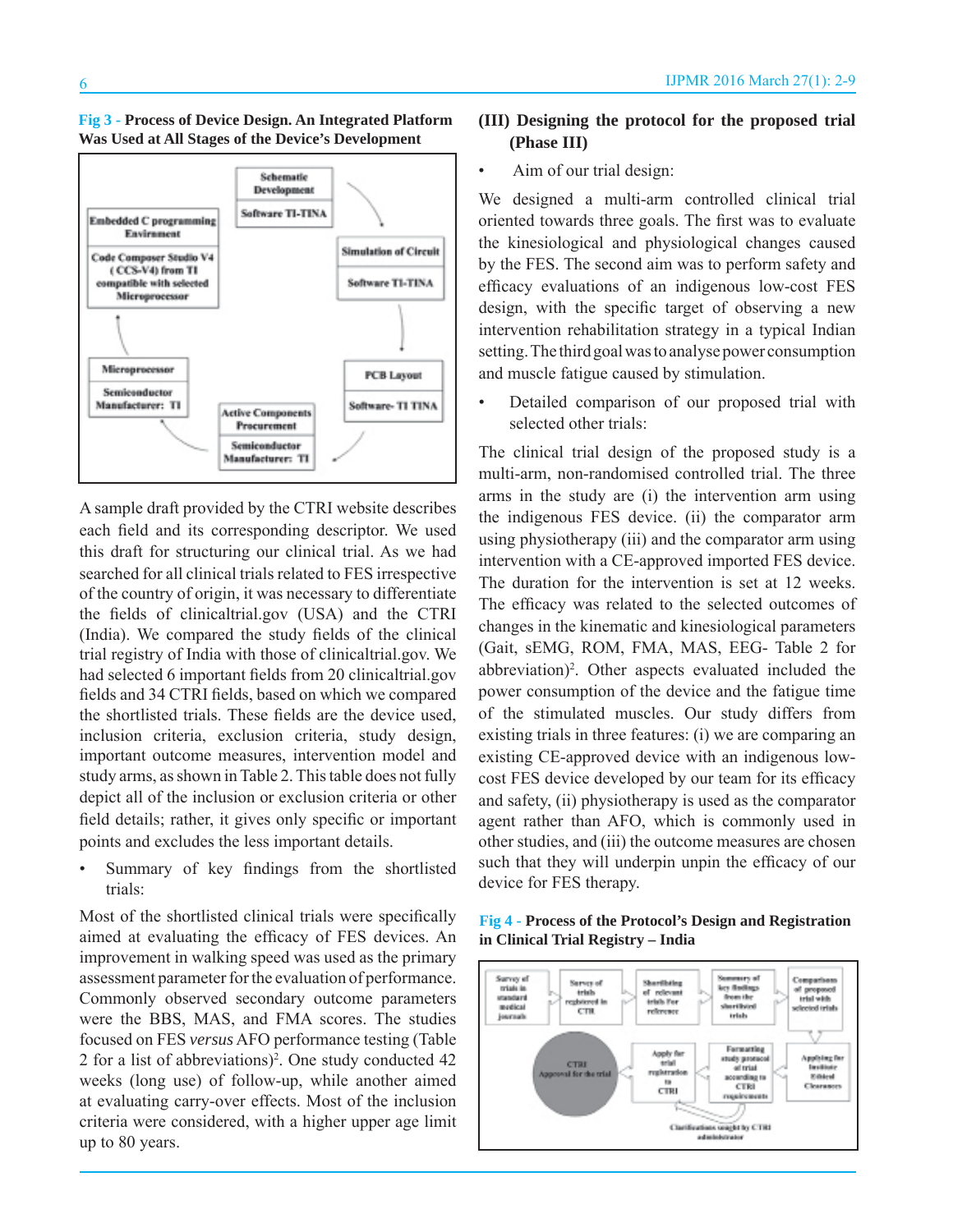#### **(IV) Approval and Clearances (Phase IV)**

#### • Collaborator and sponsor:

Any device trial needs appropriate funding to ensure the smooth functioning of the processes. This work was supported by the NIOH-Kolkata under the Ministry of Social Justice and Empowerment, Goverment of India. NIOH Kolkata was the clinical site of the study.

• Institute Ethical Clearances:

Ethical clearances from all of the collaborating institution's review boards were received. We primarily referred to the US and an Indian clinical trial registry while designing the trial protocol and a detailed document was presented to the ethics clearance committee. The modifications suggested by the ethics approval committee were also incorporated.

• CTRI requirement for prospective registration of clinical trials:

Once the protocol is ready according to the guidelines, we are expected to submit the proposal as per the sample template provided by the CTRI. The proposal should be accompanied by an ethical clearance letter, ethics committee details and a letter of clearance from the Drug Controller General of India (if needed) before submitting it to the CTRI. After a preliminary review and clarifications, the CTRI administrator generates a trial number<sup>2</sup>.

• Current status of our trial :

Our trial has been registered in the CTRI under the number CTRI/2012/09/003019. The trial details are accessible both from the WHO's search portal for the International Clinical Trials Registry Platform (ICTRP) as well as from the CTRI. We have completed the process of the device's development and are in the completion mode of the device's clinical trial. Partial trial results have been communicated to the 'Hong Kong Journal for Physiotherapy'. As soon as the trial is closed, the full results will also be published in the trial registry.

#### **D. TASK 4: Technology Transfer and Marketing Strategies (possible future work)**

To facilitate the ease of technology transfer, we procured the components from standard semiconductor chip manufacturers. Fig 3 shows the schematics of the device design process. Common compatible platforms from Texas Instrumentation (TI) were used for both the software and the hardware. TI-TINA software was used for the schematic development, simulation

of circuits, and PCB layout. The active components and microprocessors used were obtained from TI. We believe that using a uniform platform as required by the industry standards at the beginning stages of device design facilitates the easy percolation of point-of-care technologies into industry.

Once the trial of the device is complete and a manufacturer is identified, one should be aware of the regulatory guidelines for marketing the products. In the United States, the CDRH (Center for Devices and Radiological Health) under the US Food and Drug Administration (FDA) is responsible for the review and approval of medical devices through its office of device evaluation (ODE). Depending upon the classification of the device, the FDA's approval of the device may take 1 of 3 possible pathways: (i) Exemption, if the risk involved is insignificant; (ii) clearance, based on the similarity to an existing approved device (510k pathway); or (iii) premarketing approval (PMA), for those not falling under the above two categories. Typically, initiating a clinical trial institute review board (IRB) clearance is sufficient, but one may also seek investigational device exemption.

**Table 3:** *Authorities Regulating Medical Devices in Different Countries*

| <b>Country</b> | <b>Medical Devices Regulatory Authority</b>                                                                 |  |  |
|----------------|-------------------------------------------------------------------------------------------------------------|--|--|
| US             | Center for Devices and Radiological Health<br>under US Food and Drug Administration<br>(FDA)                |  |  |
| Europe         | CE marking process implemented through<br>"notified bodies" under Medical Devices<br>Directive (MDD).       |  |  |
| Canada         | Health Canada's Therapeutic<br>Products<br>Directorate                                                      |  |  |
| Australia      | Therapeutic Goods Administration<br>(TGA)<br>under department of Health and Aging                           |  |  |
| Japan          | Ministry of Health, Labor, and Welfare<br>(MHLW) and Pharmaceutical and Medical<br>Device Agency (PM DA)    |  |  |
| <b>Brazil</b>  | The Brazilian National Health Surveillance<br>Agency (ANVISA) under Ministry of Health<br>(MOH)             |  |  |
| <b>Russia</b>  | Ministry of Health and State Committee for<br>Standardization, Metrology and Certification<br>(Gosstandart) |  |  |
| India          | Central Drug Standards Control Organization<br>(CDSCO) within the Ministry of Health                        |  |  |
| China          | State Food and Drug Administration (SFDA)                                                                   |  |  |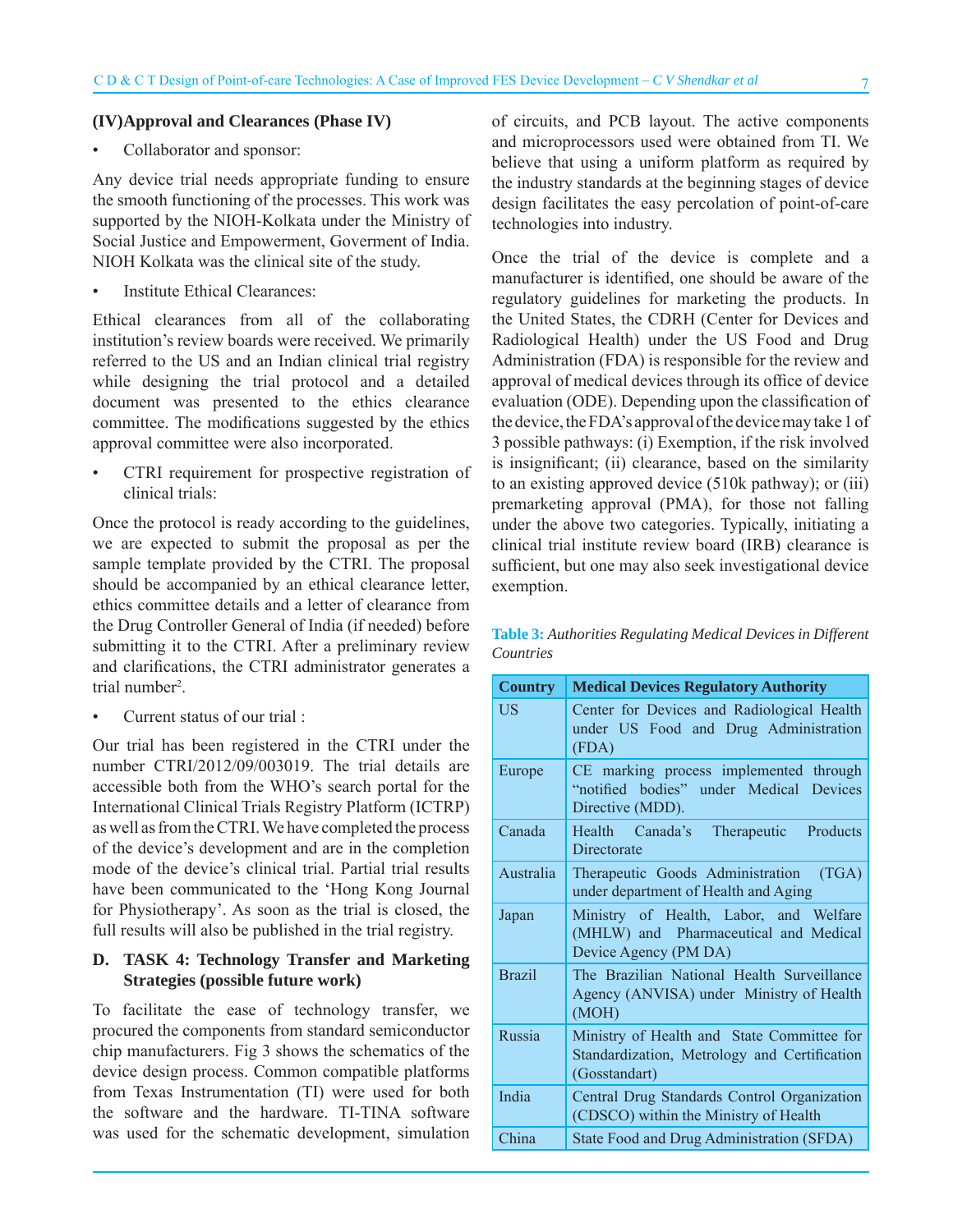Presently, no specific agency exists in India that is dedicated to regulating medical devices $11$ . Since 2006, ten medical devices have been classified as a "notified medical device" and are treated as "drugs" for regulatory approval under the Drugs and Cosmetics Act. The Central Drug Standards Control Organisation (CDSCO) within the Ministry of Health is responsible for such approval. The lack of explicit guidelines in India has opened a simple route to a large market for the medical device industry. Our FES device does not fall under the category of a notified medical device and can be freely marketed in India. The details of the regulatory process can be viewed on the website of the concerned regulatory bodies (Table 3)<sup>12</sup>.

### **Discussion and Conclusions :**

This work contains a case study of a new medical device design, its clinical trial design and its registration in the CTR. The development of a clinical trial protocol is a cyclic process (Fig 4). Though the scientific questions are inspired by either biological or logical plausibility, protocol design largely depends on the availability of resources and the ethical aspects. Ethical obligations limit the repetition of studies. Under such circumstances, designing the optimum protocol for a clinical trial is as important as the development of the device. Hence, one of primary focuses of this paper was on the protocol's development.

The design of a trial, the manner conducting it and the reporting of the results at the end of the clinical trial should be conducted in a structured manner to maintain the gold standard and the simplicity of evaluating the method of intervention<sup>13,14</sup>. However, clinical trials may yield biased results if they lack methodological rigor. The current article attempts to suggest a framework for the development of point-of-care technologies for medical device innovators. The focus of our description was on India; however, we have referred to almost all of the major guidelines in our consideration of the global perspective<sup>12</sup>. A trial registry is an important platform for disseminating all of the information on currently running trials before their results are actually published. Not all trial results are published. This happens particularly when trials are industry driven and industry sponsored. Negative results are often not reported<sup>15</sup>. Under these circumstances, the registration of a trial before the trial actually starts helps other researchers use caution in selecting the problem statement and the direction of the device's design. An official survey found that the reporting quality of randomised controlled trials (RCTs)

had improved in Indian journals since the mandatory registration of clinical trials in the CTRI15,16. The CTRI template facilitates the reporting of valid methods in registered trial protocols. The reporting of ethical issues and study methods has also improved significantly due to CTRI's recommended protocols.

Different countries have different regulatory frameworks. We have described our experience in trial registration with the CTRI. One point to be noted is that we designed this trial by comparing different trial registries across the globe, and the CTRI registry is very similar to those registries. Hence, this work can be useful for a robust trial design that is intended to be registered in any country. Additionally, researchers whose device trials have already been conducted in their home country and who intend to conduct device trials in India will benefit from our work. Thus, even though sections of this article discuss the Indian regulatory context, it has universal appeal. We followed international standards and considered India's requirements while designing this new medical device and its clinical trial design and CTRI registration. Our trial's details are also available at the WHO site, as the CTRI is an approved trial registry for an international audience. This case study thus can be useful for international research groups who want to conduct their device trials in India.

With this device case study, we emphasised correctly identifying needs, the use of an integrated development platform in the technical design, a systematic trial design approach, its registration in CTR and the resolution of regulatory issues for the successful technology transfer of medical device. We have not provided the technical engineering design details but have presented a case study for a new device from conceiving the idea to the trial of the device. An article on the detailed design will be published elsewhere. Partial results of the trial have been communicated to the 'Hong Kong Journal for Physiotherapy'. As soon as the trial is closed, full results will be published in the trial registry. We foresee that our experience in device trial design and registration will be helpful for our peers who intend to follow a similar path in device research.

## **What We Already Knew And What We Learn From This Article :**

The process of designing and development of new medical and clinical trial of it is well established in developed countries. In India since June 15, 2009, the